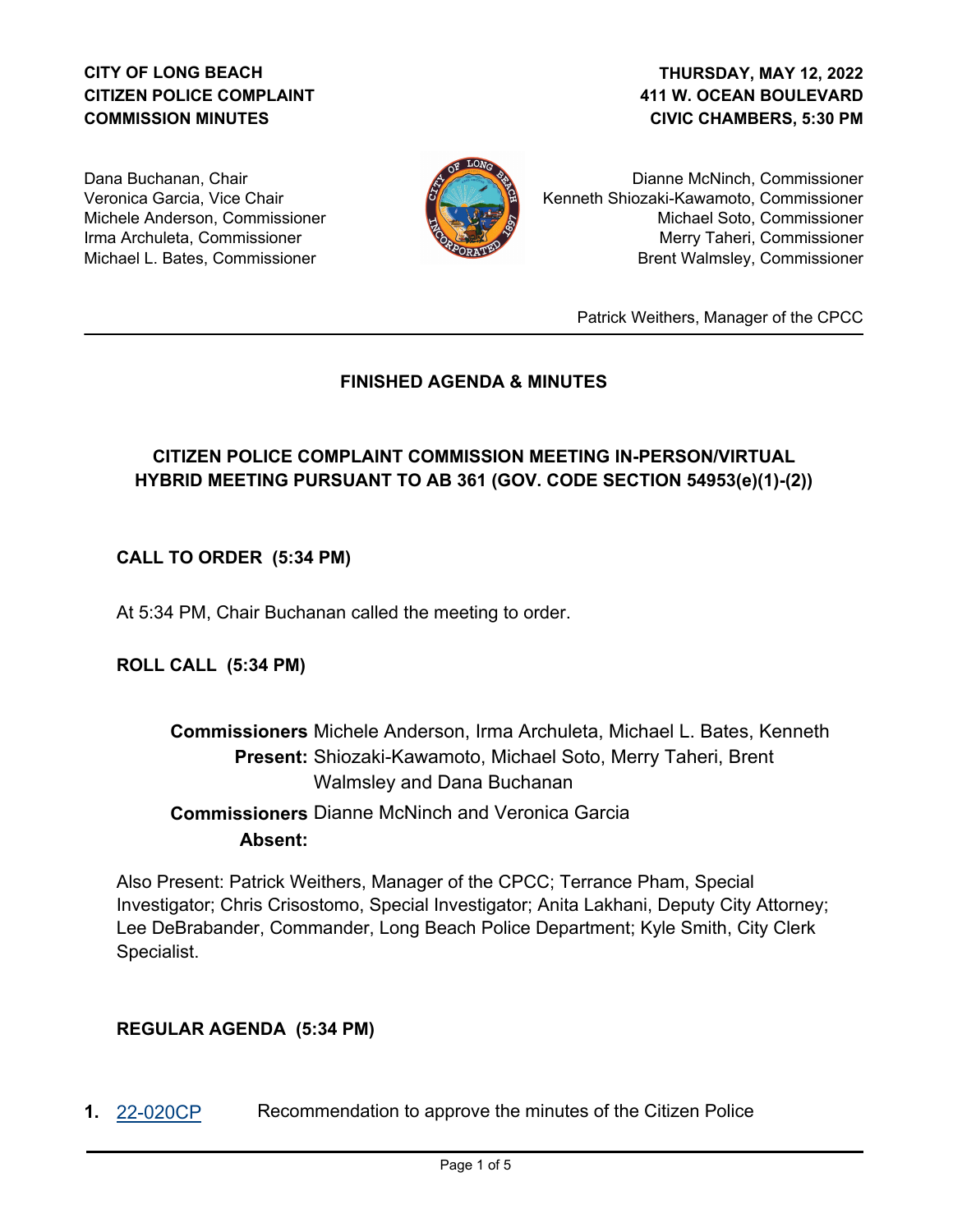Complaint Commission Regular Meeting of Thursday, April 14, 2022.

**A motion was made by Commissioner Archuleta, seconded by Commissioner Bates, to approve recommendation. The motion carried by the following vote:**

- **Yes:** 7 Irma Archuleta, Michael L. Bates, Kenneth Shiozaki-Kawamoto, Michael Soto, Merry Taheri, Brent Walmsley and Dana Buchanan
- **Abstain:** 1 Michele Anderson
- **Absent:** 2 Dianne McNinch and Veronica Garcia

#### **PUBLIC COMMENT (5:36 PM)**

No members of the public addressed the Commission.

#### **MANAGER'S REPORT (5:36 PM)**

Patrick Weithers, Manager of CPCC, spoke; and presented the Manager's Report.

Commissioner Shiozaki-Kawamoto spoke.

#### **REMARKS FROM THE CHAIR AND COMMISSIONERS (5:37 PM)**

Chair Buchanan spoke.

#### **RECESS TO CLOSED SESSION (5:38 PM)**

At 5:38 PM, there being no objection, Chair Buchanan recessed the meeting to Closed Session.

#### **RECONVENE FROM CLOSED SESSION (8:38 PM)**

At 8:38 PM, Chair Buchanan reconvened the meeting.

#### **ROLL CALL (5:38 PM)**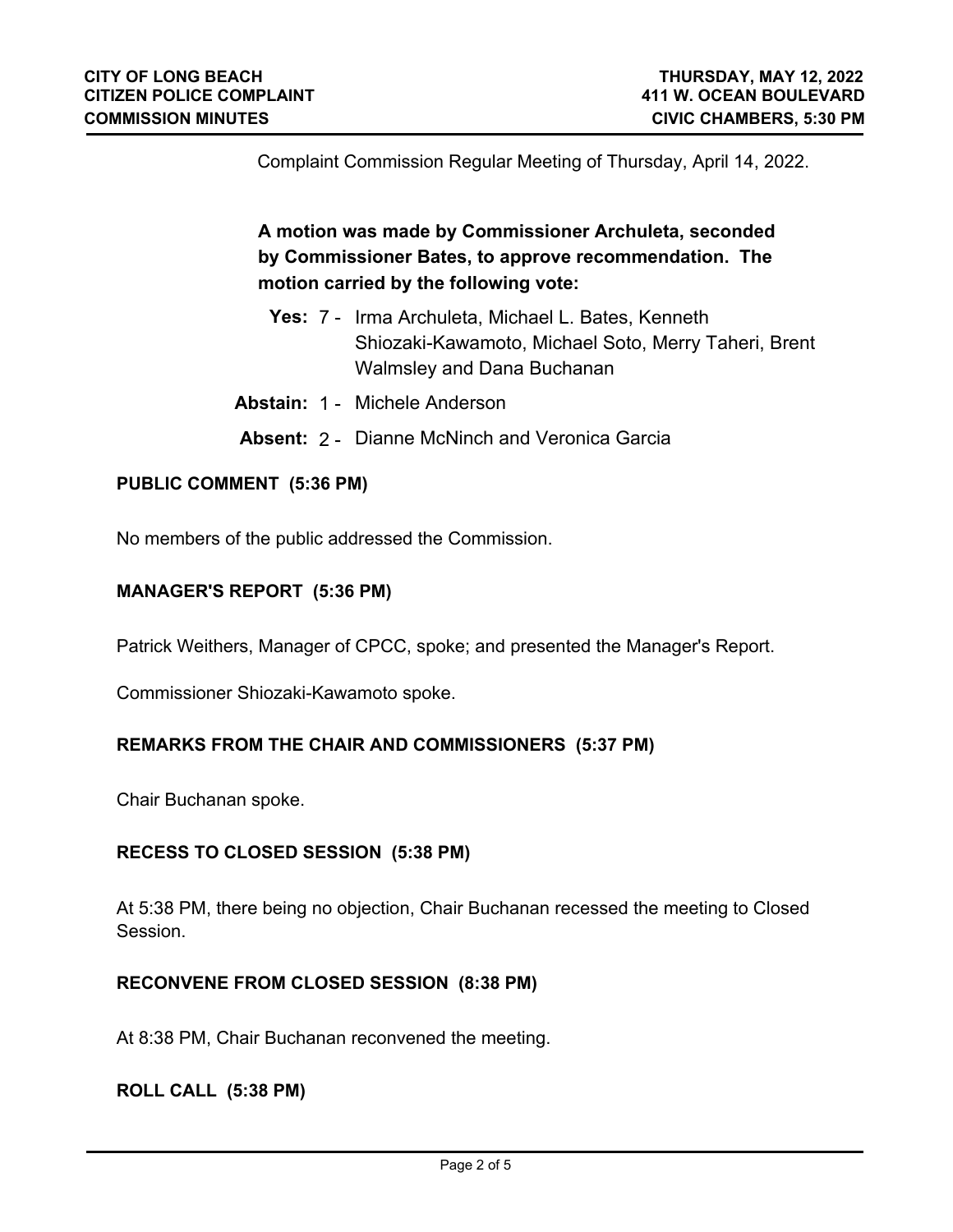**Commissioners** Michele Anderson, Irma Archuleta, Michael L. Bates, Kenneth Present: Shiozaki-Kawamoto, Michael Soto, Merry Taheri, Brent Walmsley and Dana Buchanan

 **Commissioners** Dianne McNinch and Veronica Garcia **Absent:**

**2.** [22-021CP](http://longbeach.legistar.com/gateway.aspx?M=L&ID=239493) Recommendation to receive Commission's vote and refer findings to the City Manager.

> Chair Buchanan reported out from Closed Session the following actions taken:

[1] Case 21-081 Commissioners voted 8-0 on Allegation Nos. 1 - Harassment, 3 - Use of Force, 4 - Unbecoming Conduct, 5 - Sexual Misconduct for Officer accused, and 2 - Unbecoming Conduct for the Long Beach Police Department;

[2] Case No. 21-050 Commissioners voted 8-0 on Allegation No. 1 - Harassment, and 7-0-1 on Allegation Nos. 2 - Misappropriation of Property, and 3 - Unbecoming Conduct, for the Long Beach Police Department;

[3] Case No. 21-118 Commissioners voted 7-1 on Allegation Nos. 1 - Use of Force, 3 - Use of Force, and 6-2 on Allegation No. 2 - Use of Force for Officer accused;

[4] Case No. 21-075 Commissioners voted 8-0 on Allegation Nos. 1 - Racial Profiling, 2 - Unbecoming Conduct for Officer accused, and 3 - Unbecoming Conduct for First, Second, Third, and Fourth Officers accused;

[5] Case No. 21-064 Commissioners voted 8-0 on Allegation No. 1 - Harassment and 7-1 on Allegation No. 2 - Intimidation for First and Second Officers accused;

[6] Case No. 21-087 Commissioners voted 8-0 on Allegation No. 1 - Sexual Misconduct for Officer accused;

[7] Case No. 22-033 Commissioners voted 8-0 on Allegation No. 1 - Failure to Investigate for Officer accused;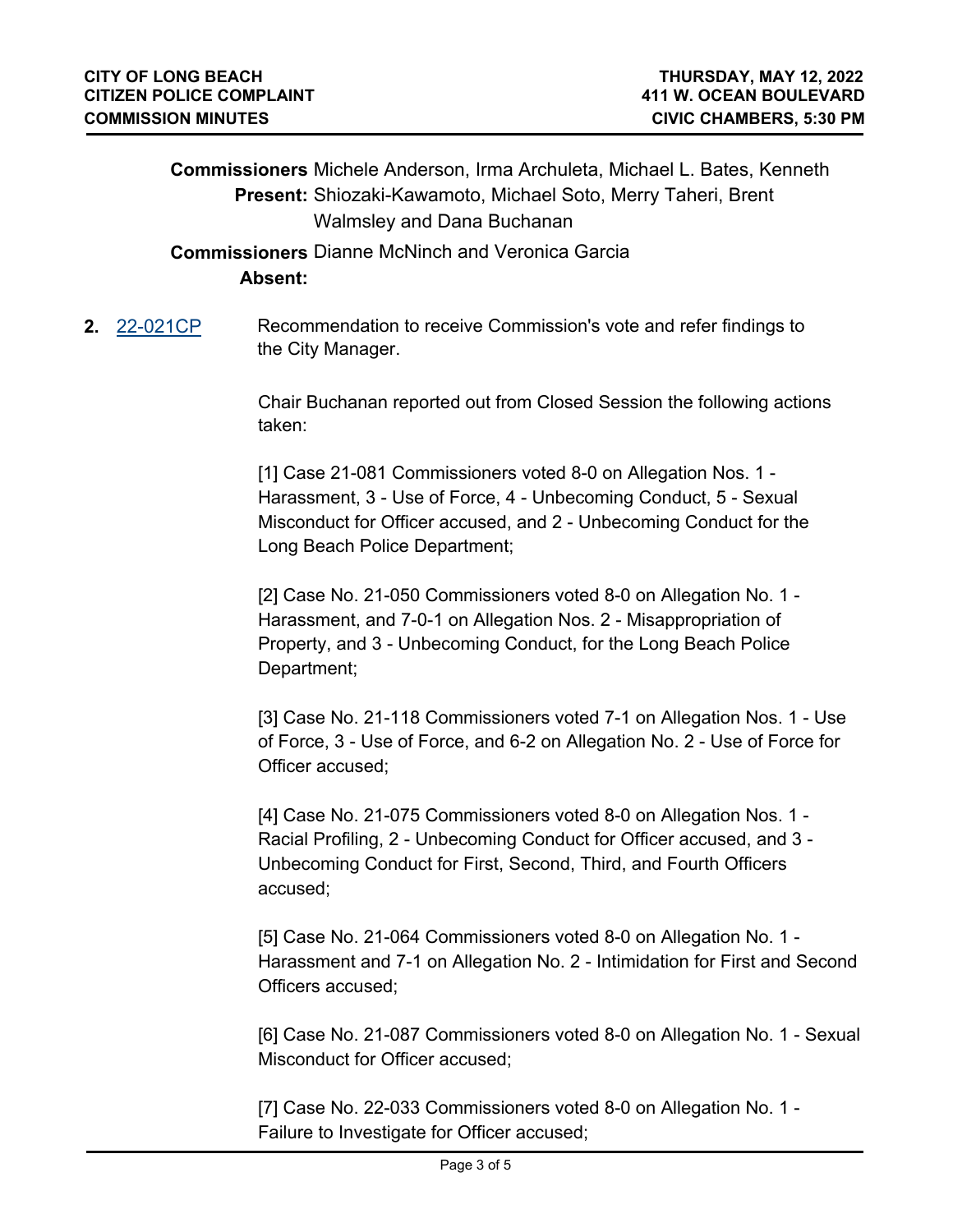[8] Case No. 22-042 Commissioners voted 8-0 on Allegation No. 1 - Unbecoming Conduct for Officer accused;

[9] Case No. 21-122 Commissioners voted 8-0 on Allegation No. 1 - Failure to Take Report for First and Second Officers accused;

[10] Case No. 21-039 Commissioners voted 8-0 on Allegation Nos. 1 -Unbecoming Conduct, 2 - Dishonesty, and 3 - Unbecoming Conduct for Officer accused; and

[11] Case No. 21-038 Commissioners voted 8-0 on Allegation No. 1 - Dishonesty for Officer accused.

# **A motion was made by Commissioner Archuleta, seconded by Commissioner Walmsley, to approve recommendation. The motion carried by the following vote:**

- **Yes:** 8 Michele Anderson, Irma Archuleta, Michael L. Bates, Kenneth Shiozaki-Kawamoto, Michael Soto, Merry Taheri, Brent Walmsley and Dana Buchanan
- **Absent:** 2 Dianne McNinch and Veronica Garcia
- **3.** [22-022CP](http://longbeach.legistar.com/gateway.aspx?M=L&ID=239668) eComments received for the Citizen Police Complaint Commission meeting of Thursday, May 12, 2022.

# **This CP-Agenda Item was received and filed.**

## **PUBLIC COMMENT (8:42 PM)**

No members of the public addressed the Commission.

## **ADJOURNMENT (8:42 PM)**

At 8:42 PM, there being no objection, Chair Buchanan declared the meeting adjourned.

ks